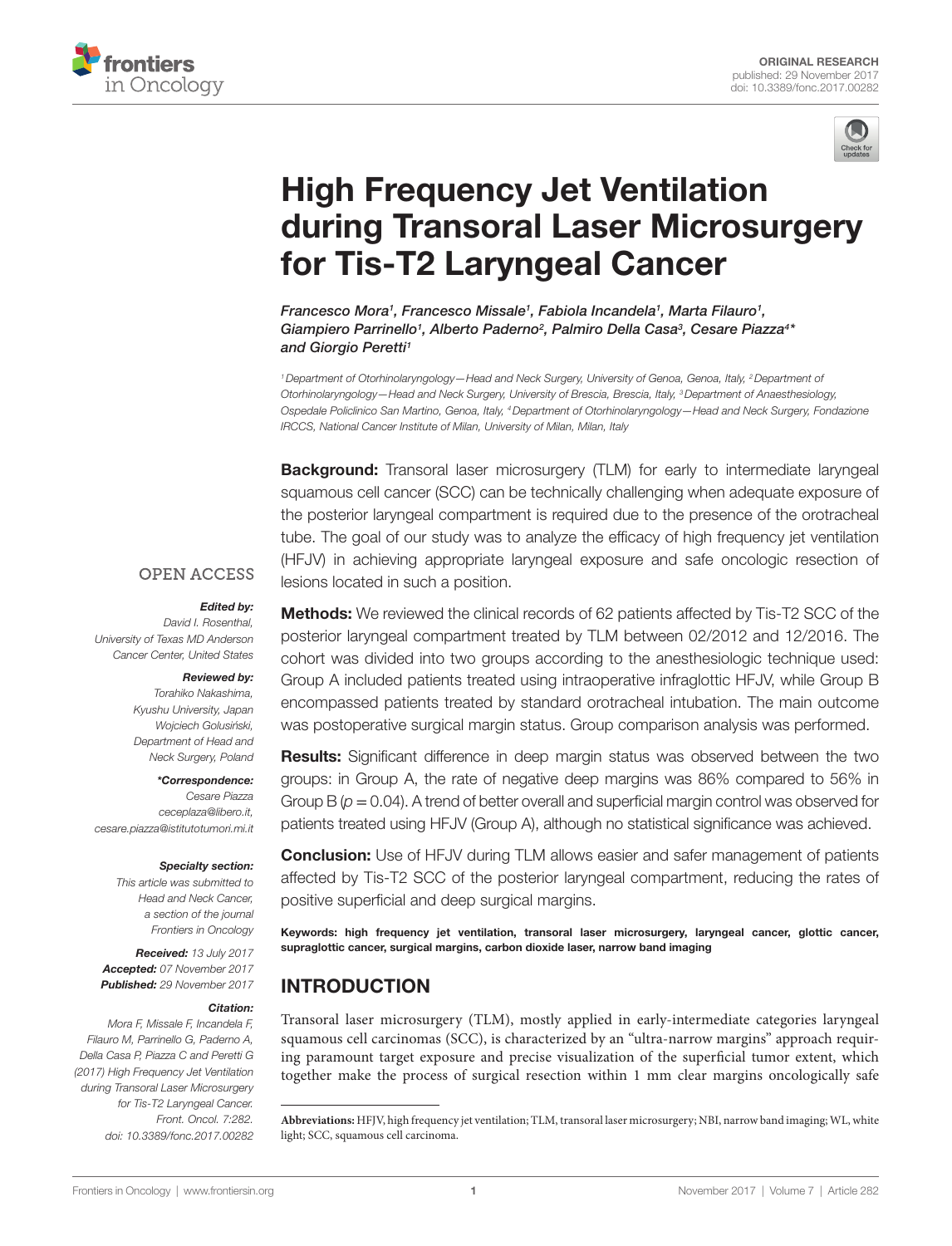but, at the same time, technically challenging [\(1](#page-4-0), [2\)](#page-4-1). Obtaining adequate laryngeal exposure is one of the main issues crucially influencing the successful feasibility of TLM and its preoperative objective assessment should be always considered as an essential prerequisite ([3](#page-4-2), [4\)](#page-4-3). Orotracheal intubation is considered the routine standard of care for carbon dioxide laser procedures under general anesthesia, even though the tube located at the level of the interarytenoid area may blind the posterior third of both vocal cords, the medial surface of the arytenoids, and the posterior commissure. Hence, treatment of lesions involving such areas is consequently penalized by suboptimal visualization, with risk of incomplete resection and a higher rate of positive superficial margins even when an experienced surgeon tries to work by displacing the tube toward the anterior commissure, intercalating dedicated laryngoscopes like the Karlan-Ossoff (Pilling, Philadelphia, PA, USA) between the tube itself and the posterior commissure. In fact, due to the very nature of the orotracheal intubation, this invariably causes difficulties in properly working at the level of the posterior part of the glottic and supraglottic subsites. Moreover, the altered line of sight that this maneuver carries working through the microscope may cause a higher risk of laser refraction within the laryngoscope. One possible alternative to such a tricky scenario is through creation of a temporary tracheotomy which, by completely removing the issue of orotracheal intubation, clearly allows gaining more space to manage the lesion in the posterior aspect of the larynx, albeit at the price of extra-morbidity for the patient ([5](#page-4-4)).

In recent decades, new endoscopic tools, laryngoscopes, suspension systems, and anesthesiologic equipment have been developed to increase the diagnostic accuracy during TLM and optimize exposure of the related surgical field. In particular, infraglottic high frequency jet ventilation (HFJV) is a well-known anesthesiologic technique based on gas puffs delivered under high pressure through a small catheter placed into the airway, thus creating an open ventilation system. The insufflation of gas through the jet nozzle is an active process, whereas exhalation occurs in a passive way [\(6\)](#page-4-5). HFJV is useful in all situations where access to the airway is potentially hindered by the orotracheal tube, thanks to the small size of the catheter [\(6–](#page-4-5)[8](#page-4-6)).

The aim of this retrospective study was to evaluate, in selected "posterior" Tis-T2 laryngeal cancers of the arytenoid and/or posterior third of the vocal folds, extending to the interarytenoid area up to the posterior commissure, possible advantages of the use of HFJV in terms of reduction of positive surgical margins compared to a control group of patients treated by the same surgeons and surgical techniques using standard orotracheal intubation.

<span id="page-1-0"></span>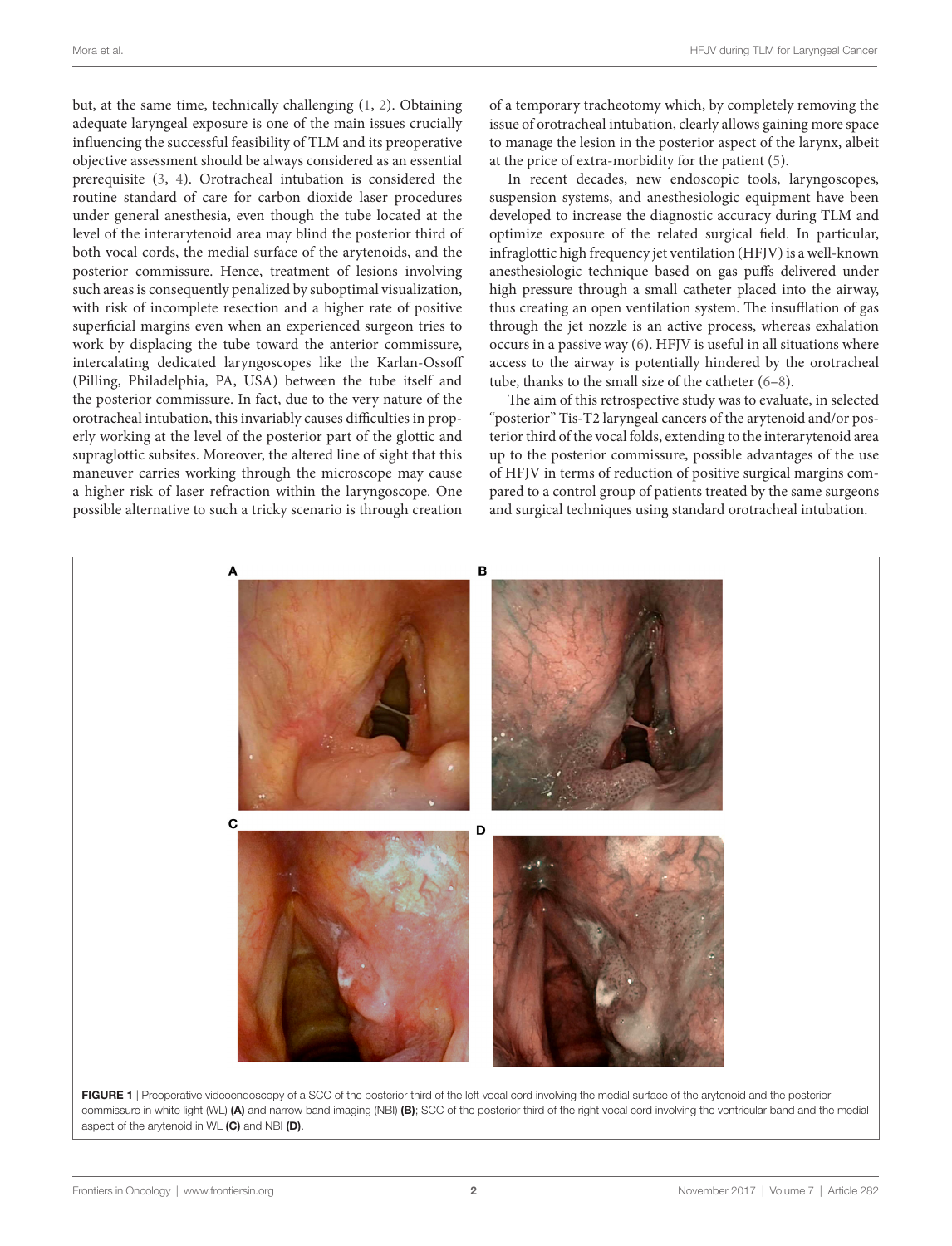## MATERIALS AND METHODS

Sixty-two patients, affected by selected Tis-T2 SCC involving the posterior third of the vocal fold and/or the medial aspect of the arytenoid with adjacent interarytenoid area (**[Figures 1A–D](#page-1-0)**), were treated by TLM from February 2012 to December 2016 at the Department of Otorhinolaryngology—Head and Neck Surgery of the University of Genoa, Italy, and included in the present analysis. Ethical review and approval was not required for this study in accordance with the national and institutional requirements. However, every patient preoperatively signed a consent form for disclosure of privacy in managing personal data for scientific purposes.

All of them had been preoperatively assessed in the office by the Laryngoscore, in order to rule out impossible or difficult laryngeal exposure (frequently encountered for a Laryngoscore's value  $> 9$ ) ([3](#page-4-2)). Preoperative assessment was performed in all patients by flexible transnasal videoendoscope under white light (WL) and narrow band imaging Olympus Medical System Corporation, Tokyo, Japan, and integrated in the intraoperative setting by a multiprospective view obtained with rigid angled telescopes (0°, 30°, and 70°) to better visualize the superficial extension and surgical margins of the lesion by recognizing the atypical vascular patterns inside the lesion and surrounding tissues. Surgical procedures were performed under microlaryngoscopy with carbon dioxide laser (Lumenis Encore Ultrapulse, Tel

Aviv, Israel) combined with an Acublade micromanipulator using different laryngoscopes to obtain adequate laryngeal exposure. Patients with anesthesiologic HFJV exclusion criteria such as morbid obesity, stiff thorax, and restrictive and/or obstructive pulmonary diseases were excluded from the study [\(6\)](#page-4-5).

The entire cohort was divided in two groups based on the anesthesiologic technique used. Group A encompassed 14 patients (12 males, 2 females, ranging in age from 34 to 82 years, median 75.5) treated from June 2013 to December 2016 using intraoperative HFJV: 11 (79%) of them were mostly glottic tumors with cranial extension to the arytenoid, while 3 (21%) originated mainly from the arytenoid and presented marginal caudal involvement of the posterior third of the vocal fold and/or posterior commissure at the glottic level. Group B encompassed 48 patients (44 males, 4 females, ranging in age from 40 to 86 years, median 65.5) treated from February 2012 to May 2013 using standard orotracheal intubation: again, distribution between mainly glottic (43 patients, or 90%) vs. supraglottic lesions (5 cases, or 10%) is reported in **[Table 1](#page-2-0)**.

High frequency jet ventilation (Monsoon III, Acutronic, Switzerland) was performed using a transglottic double lumen laser catheter made of incombustible tetrafluoroethylene, with an outer diameter of 4 mm. The typical working setting of HFJV in the present series was between 140 and 155 cycles per minute, with a drive pressure from 1.5 to 2.5 bar. As usual in every laser procedure, the  $PO<sub>2</sub>$  must not exceed 30%: this is checked by

<span id="page-2-0"></span>TABLE 1 | Patient characteristics, tumor category, grading, margin status of Group A and B.

| <b>Variables</b>           |                | Overall series, n (%) | <b>Group A (high frequency</b><br>jet ventilation), n (%) | <b>Group B (standard</b><br>intubation), $n$ (%) | p Value             |
|----------------------------|----------------|-----------------------|-----------------------------------------------------------|--------------------------------------------------|---------------------|
| Age<br>Gender              | Median         | 67.5                  | 75.5                                                      | 65.5                                             | $0.004*$<br>$0.51*$ |
|                            | Male           | 56 (90)               | 12 (86)                                                   | 44 (92)                                          |                     |
|                            | Female         | 6(10)                 | 2(14)                                                     | 4(8)                                             |                     |
| Previous treatment         |                |                       |                                                           |                                                  | $0.43*$             |
|                            | No             | 45 (73)               | 9(64)                                                     | 36(75)                                           |                     |
|                            | Yes            | 17(27)                | 5(36)                                                     | 12 (25)                                          |                     |
| Site                       |                |                       |                                                           |                                                  | $0.28*$             |
|                            | Glottis        | 54 (87)               | 11 (79)                                                   | 43 (90)                                          |                     |
|                            | Supraglottis   | 8(13)                 | 3(21)                                                     | 5(10)                                            |                     |
| Tumor category             |                |                       |                                                           |                                                  | $0.34*$             |
|                            | Tis-T1         | 46 (74)               | 9(64)                                                     | 37(77)                                           |                     |
|                            | T <sub>2</sub> | 16 (26)               | 5(36)                                                     | 11(23)                                           |                     |
| Grading                    |                |                       |                                                           |                                                  | $0.87*$             |
|                            | G <sub>1</sub> | 21(34)                | 5(36)                                                     | 16 (33)                                          |                     |
|                            | $G2-3$         | 41 (66)               | 9(64)                                                     | 32(67)                                           |                     |
| Margins                    |                |                       |                                                           |                                                  | $0.10*$             |
|                            | Negative       | 24 (39)               | 8(57)                                                     | 16 (33)                                          |                     |
|                            | Positive/close | 38(61)                | 6(43)                                                     | 32(67)                                           |                     |
| Deep margins               |                |                       |                                                           |                                                  | $0.04*$             |
|                            | Negative       | 39 (63)               | 12 (86)                                                   | 27 (56)                                          |                     |
|                            | Positive/close | 23(37)                | 2(14)                                                     | 21(44)                                           |                     |
| Superficial margins        |                |                       |                                                           |                                                  | $0.64*$             |
|                            | Negative       | 32 (52)               | 8(57)                                                     | 24 (50)                                          |                     |
|                            | Positive/close | 30(48)                | 6(43)                                                     | 24 (50)                                          |                     |
| Posterior/inferior margins |                |                       |                                                           |                                                  | $0.33*$             |
|                            | Negative       | 42 (68)               | 11 (79)                                                   | 31(65)                                           |                     |
|                            | Positive/close | 20(32)                | 3(21)                                                     | 17 (35)                                          |                     |

*\*p value estimated by chi-square test.*

*# p value estimated by the Mann–Whitney test.*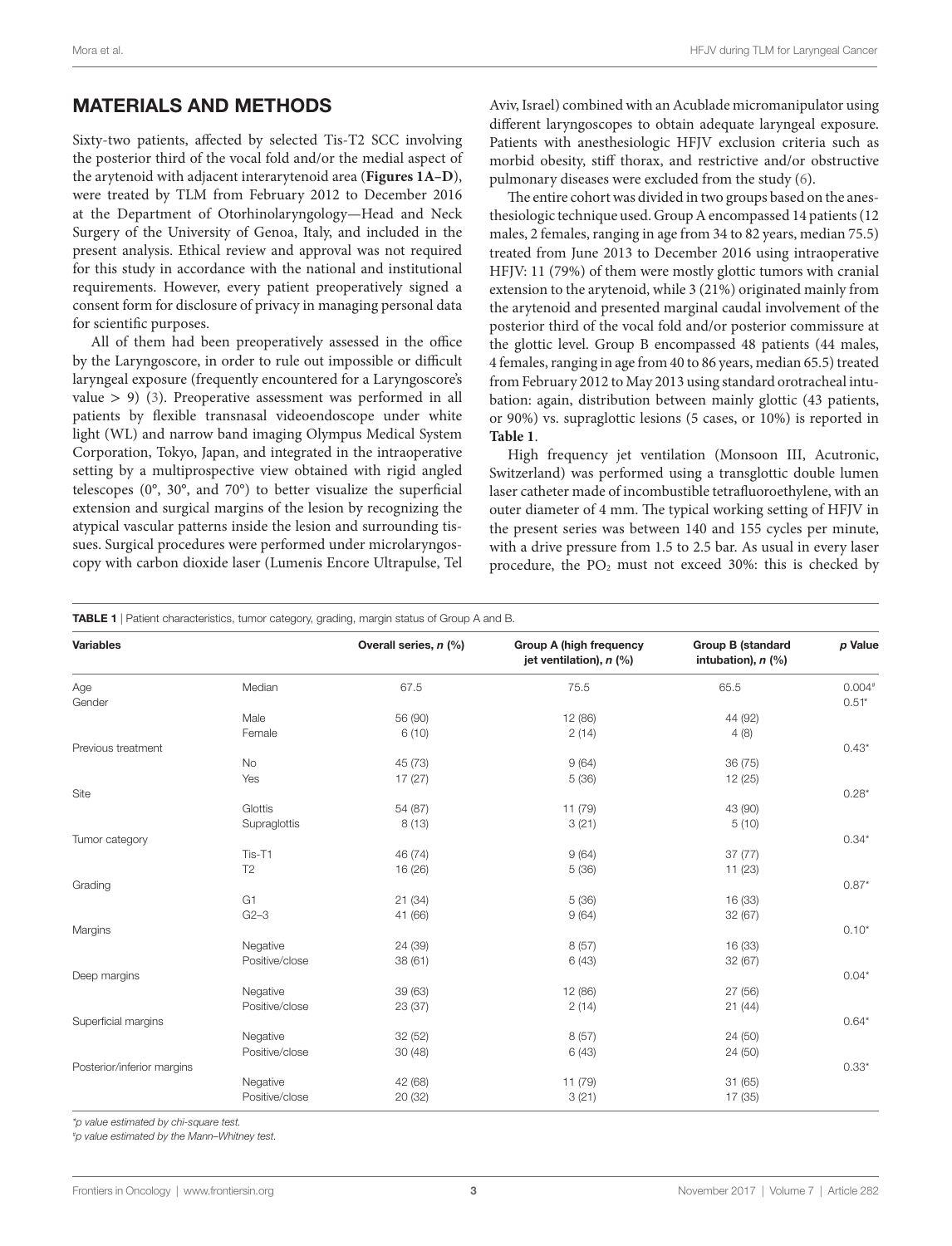

the machine itself, alarming the surgeon when the  $PO<sub>2</sub>$  reaches potentially dangerous levels.

In some cases, in order to avoid prolonged use of HFJV during the procedure, the surgeon switched from the standard orotracheal intubation (used at the beginning of surgery to manage the anterior and mid portions of the lesion) to HFJV only for treating the posterior part of the larynx (**[Figures 2A,B](#page-3-0)**).

We defined surgical margins as negative if invasive cancer/ carcinoma *in situ*/severe dysplasia was more than 1 mm from the resection margin, and close if at less than 1 mm.

Categorical data with absolute and relative frequencies were described, and comparisons between the two groups were performed using a chi-square test. Comparison between continuous variables was done by Mann–Whitney test. Two-sided *p* values <0.05 were considered statistically significant. The parameters evaluated were gender, age, previous treatment, site (glottis vs. supraglottis), pT category (pTis-pT1 vs. pT2), histological grade (G1 vs. G2-G3), surgical margins (negative vs. close-positive), superficial margins (negative vs. close-positive), posterior and inferior margins (negative vs. close-positive), and deep margins (negative vs. close-positive). Statistical analysis was performed using GraphPad Prism software, Version 6.0 (San Diego, CA, USA).

### RESULTS

No statistically significant difference was found between the two groups regarding gender, previous treatment, glottis vs. supraglottic sites, pT category, and grading. Age was significantly higher in Group A ( $p = 0.004$ ). A significant difference in deep margin status was observed between the two groups: in Group A, the rate of negative deep margins was 86% compared to 56% in Group B ( $p = 0.04$ ). No statistically significant difference was found in Group A vs. Group B between the overall margin status (57% of safe margins vs. 33%), that of superficial margins (57 vs. 50%), and posterior/inferior margins (79 vs. 65%), with only a trend for better margin control in patients treated by HFJV (**[Table 1](#page-2-0)**).

## **DISCUSSION**

Early glottic SCC uncommonly arises or involves the vocal process, the medial aspect of the arytenoid and/or posterior <span id="page-3-0"></span>commissure, with the vast majority located at the level of the middle third of the vocal fold, and potentially spreading toward the anterior commissure or through the ventricle at the level of the false vocal folds or epiglottic petiole ([9](#page-4-7)). Even early supraglottic SCC primarily arising from the arytenoid are quite rarely encountered. In the series by Laccourreye et al., 21 patients with T1 lesions arising from the arytenoid were reported: of 10 patients treated with free resection margins, only 6 received TLM, while 4 were managed by open neck approaches [\(9\)](#page-4-7). In both posteriorly located glottic and supraglottic cancers, if surgery by TLM is planned, complete visualization of the entire surgical field is mandatory to obtain an accurate resection within oncologically safe margins and, consequently, achieve local control by unimodal treatment.

The ability to deliver HFJV permits ventilating the patient through a narrow catheter that allows achieving complete exposure of the posterior third of the larynx due to its small diameter and interarytenoid positioning, thus reducing the need for orotracheal tube anterior dislodgement or tracheotomy. With such a technique, the surgeon has a wider space for surgical maneuvers, even in a traditionally difficult clinical scenario such as that represented by posterior glottic/supraglottic tumors [\(10](#page-4-8)).

The two groups of patients in the present series were homogeneous considering T category ( $p = 0.34$ ) and other clinicopathological variables. Our data confirmed that HFJV in selected cases favors a significantly greater deep margin control, with reduction of the positive margins rate compared to standard orotracheal intubation (14 vs. 44%;  $p = 0.04$ ). Moreover, a trend toward better overall and superficial margins control in Group A was also observed, even though the difference did not reach statistical significance.

As with every surgical and anesthesiologic technique, HFJV also has specific indications, contraindications, and possible drawbacks. The most common complications are hypoxia, hypercarbia and, rarely, emphysema and blood aspiration ([8](#page-4-6), [11\)](#page-4-9). In fact, HFJV creates an open system in which blood aspiration may potentially represent an issue, even though the expiration air flow across the glottis usually minimizes such a complication which, in the present series, was never encountered.

To reduce the risk of hypoxia or hypercarbia during TLM procedures lasting more than 1 h, it is possible to start the resection from the anterior commissure with the orotracheal tube